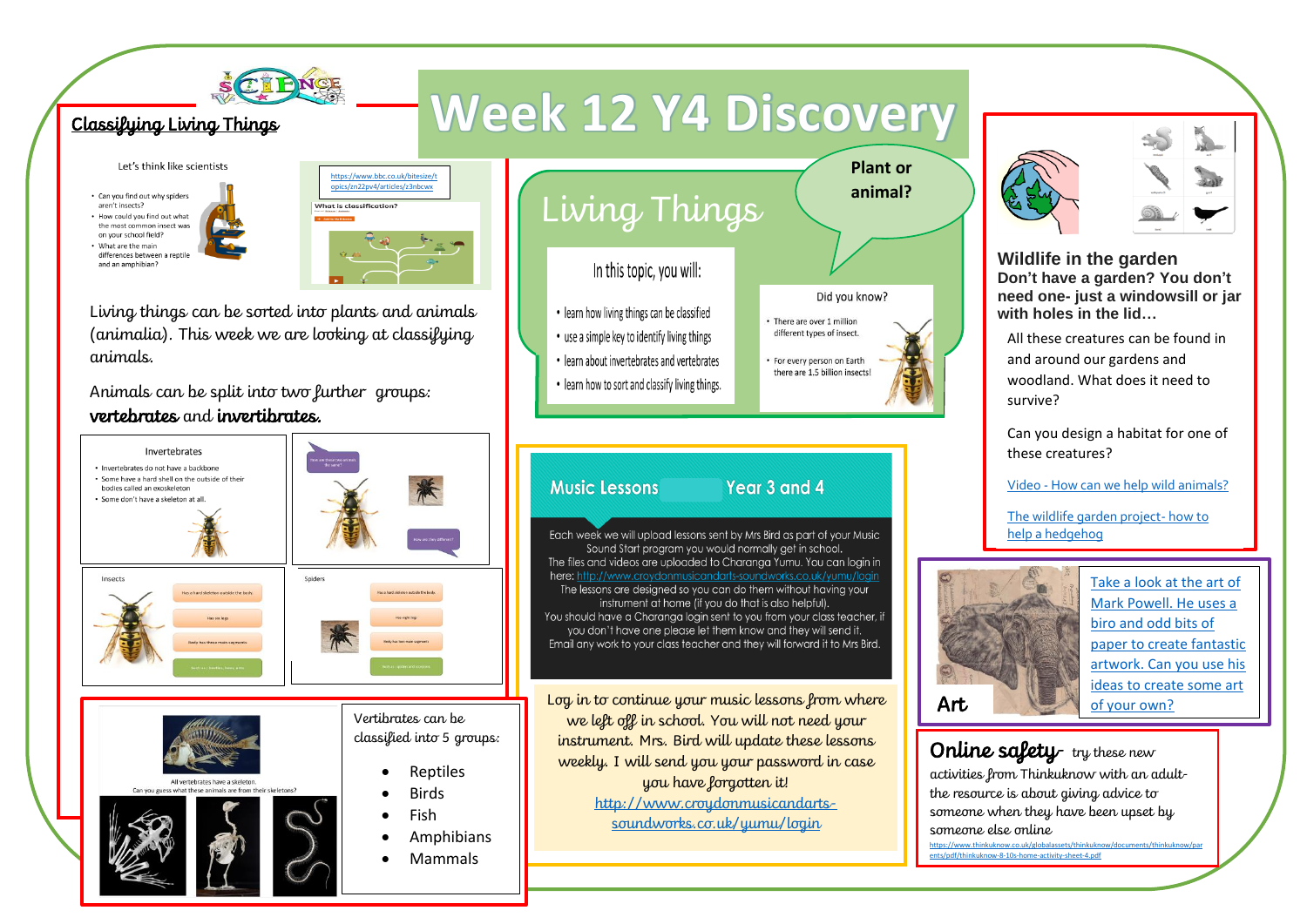

Choose some of the creatures from the pictures on the right.

All these creatures can be found in and around our gardens and woodland, and certainly around the school playing fields.

What type of living thing is each one?

What does it need to survive?

Can you design a habitat for one of these creatures?

Video - [How can we help wild animals?](https://www.youtube.com/watch?v=oLKrXggOlWk)

[The wildlife garden project-](https://www.youtube.com/watch?v=ZMVWPvhFrpw) how to help a hedgehog

| whale                  | salmon                 |                        |
|------------------------|------------------------|------------------------|
|                        |                        | brown crab             |
|                        |                        |                        |
| Lives in water         | Lives in water         | Lives in water         |
| Gives birth            | Lays eggs              | Lays eggs              |
| Breathes air           | Breathes through gills | Breathes through gills |
| dolphin                | snake                  | crocodile              |
|                        |                        |                        |
| Lives in water         | Lives on land          | Lives in water         |
| Gives birth            | Lays eggs              | Lays eggs              |
| Breathes air           | Breathes air           | Breathes air           |
| shark                  | chameleon              | giant tortoise         |
|                        |                        |                        |
| Lives in water         | Lives on land          | Lives on land          |
| Gives birth            | Lays eggs              | Lays eggs              |
| Breathes through gills | Breathes air           | Breathes air           |
| sea turtle             | octopus                | polar bear             |
|                        |                        | $\mathcal{L}$          |
|                        |                        |                        |

Lays eggs

Breathes through gills

Gives birth

Breathes air

Lays eggs

Breathes air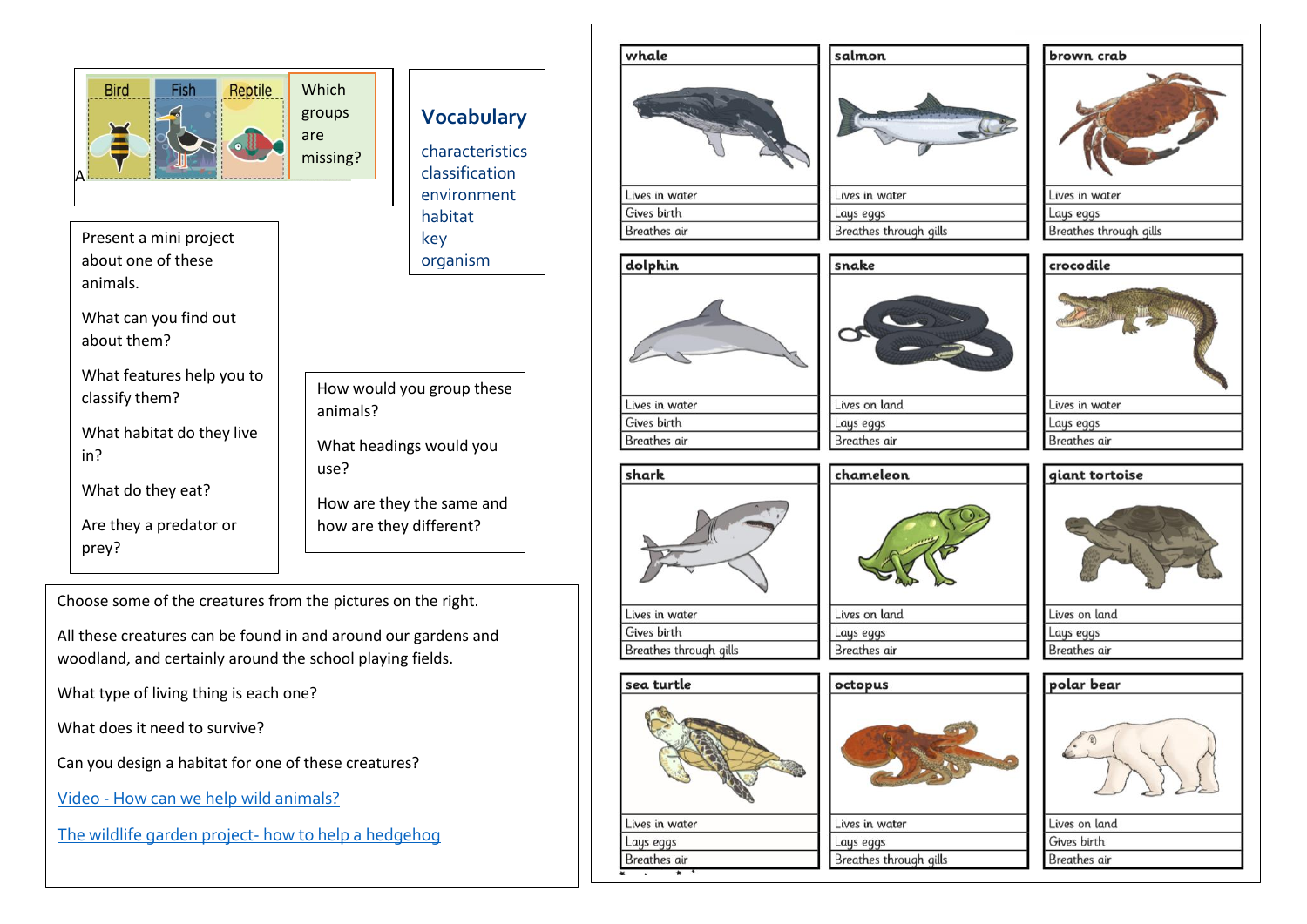

These are the main ways we classify the five types of vertebrates. Look up classification and see if you can find any more ways to describe these groups.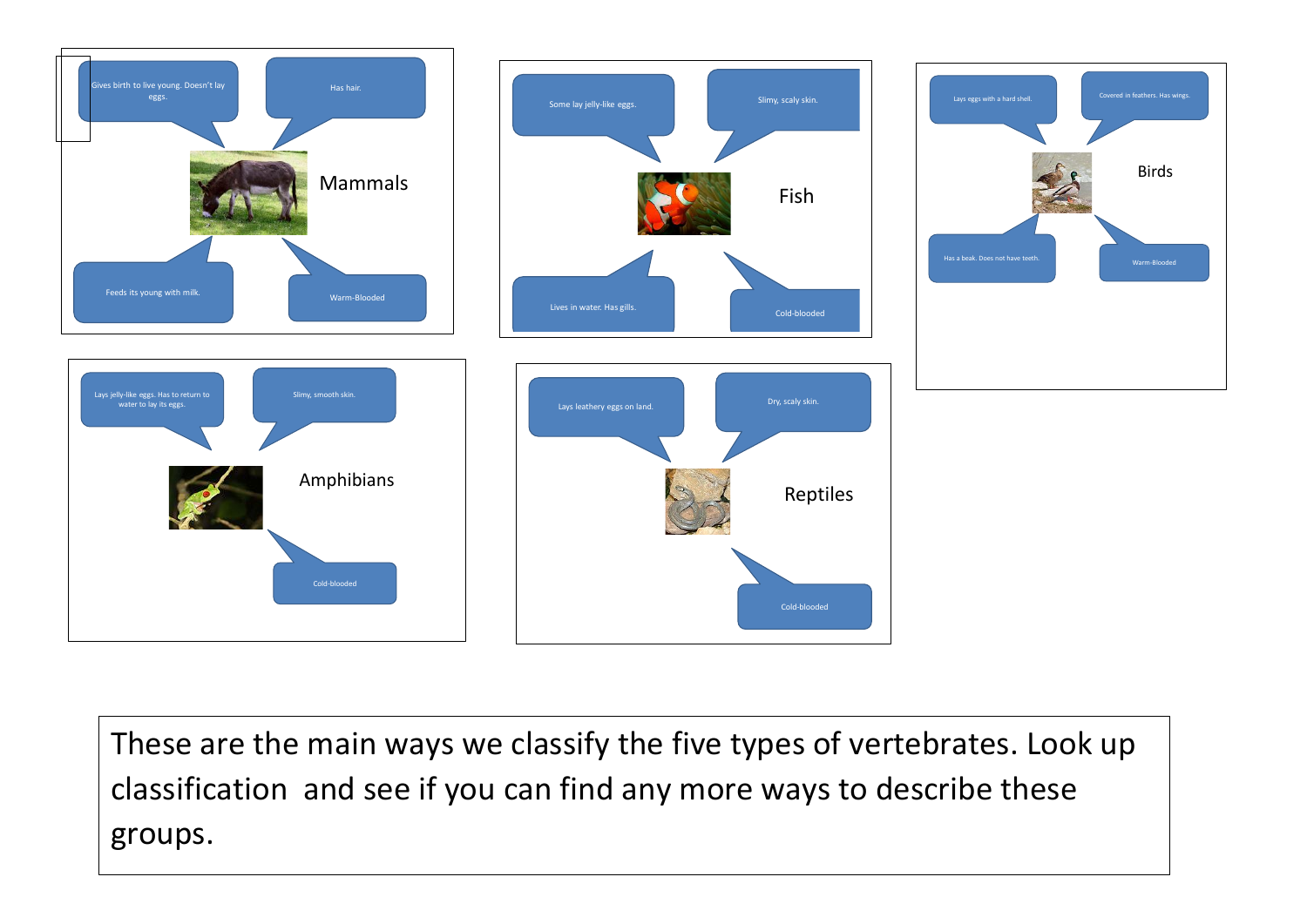Use this list:

- 1. Use the venn diagram to sort these animals into groups
- 2. Design your own diagram to sort the animals by different criteria

bats peacock snail echidna earthworm snake lobster tortoise eel starfish jellyfish lemur shrimp wolf mouse gorilla brown bear gazelle whale lion pangolins sea lion koala elephant walrus stingray gecko rhino panda bear squirrels t urtle slug chameleon beetle frog clownfish ostrich crab emu crocodile

praying mantis flamingo swan mosquito dragonfly pigeon toucan hummingbird chicken bee goose eagle ladybird